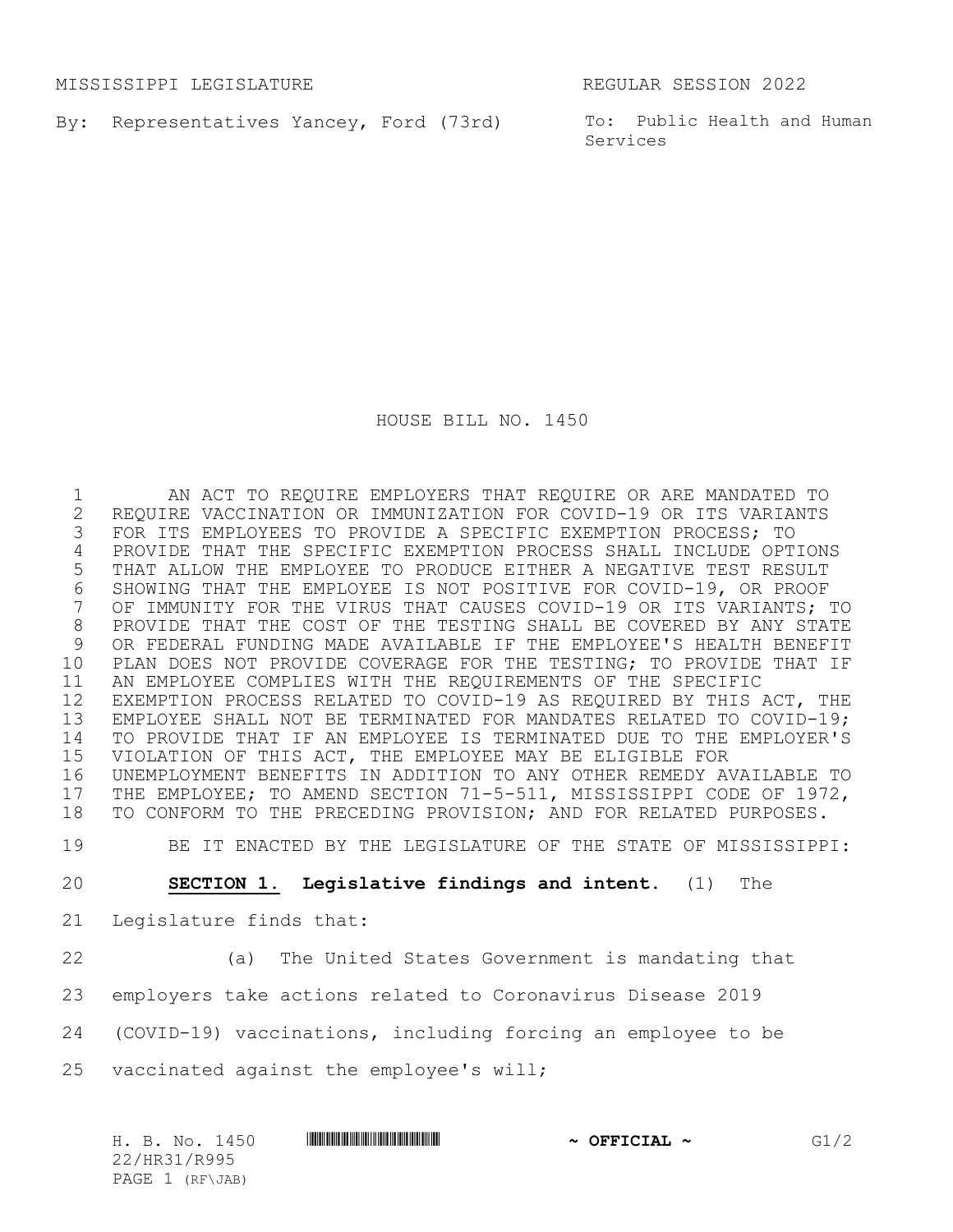(b) Vaccination mandates are an overreach of authority by the government;

 (c) Many employers and employees in Mississippi will soon be subject to this vaccination mandate; and

 (d) Mississippi employees need to be protected from this type of overreach by the government.

(2) The Legislature intends for this act to:

 (a) Protect employees in Mississippi from impending terminations due to vaccination mandates; and

 (b) Create the ability for funding to be available to assist employees in Mississippi with the costs associated with testing related to the vaccination mandate through the methods provided in this act, including, without limitation, COVID-19 relief funds distributed from the American Rescue Plan Act of 2021, Public Law No. 117-2.

 **SECTION 2. Exemption for employees from mandates related to Coronavirus Disease 2019 (COVID-19)**. (1) An employer that requires or is mandated to require vaccination or immunization for Coronavirus Disease 2019 (COVID-19) or its variants for its employees shall provide a specific exemption process.

 (2) The specific exemption process shall include options that allow the employee to produce either:

 (a) A negative antigen detection test result or molecular diagnostic test result no more than one (1) time per week showing that the employee is not positive for COVID-19; or

| H. B. No. 1450  | $\sim$ OFFICIAL $\sim$ |
|-----------------|------------------------|
| 22/HR31/R995    |                        |
| PAGE 2 (RF\JAB) |                        |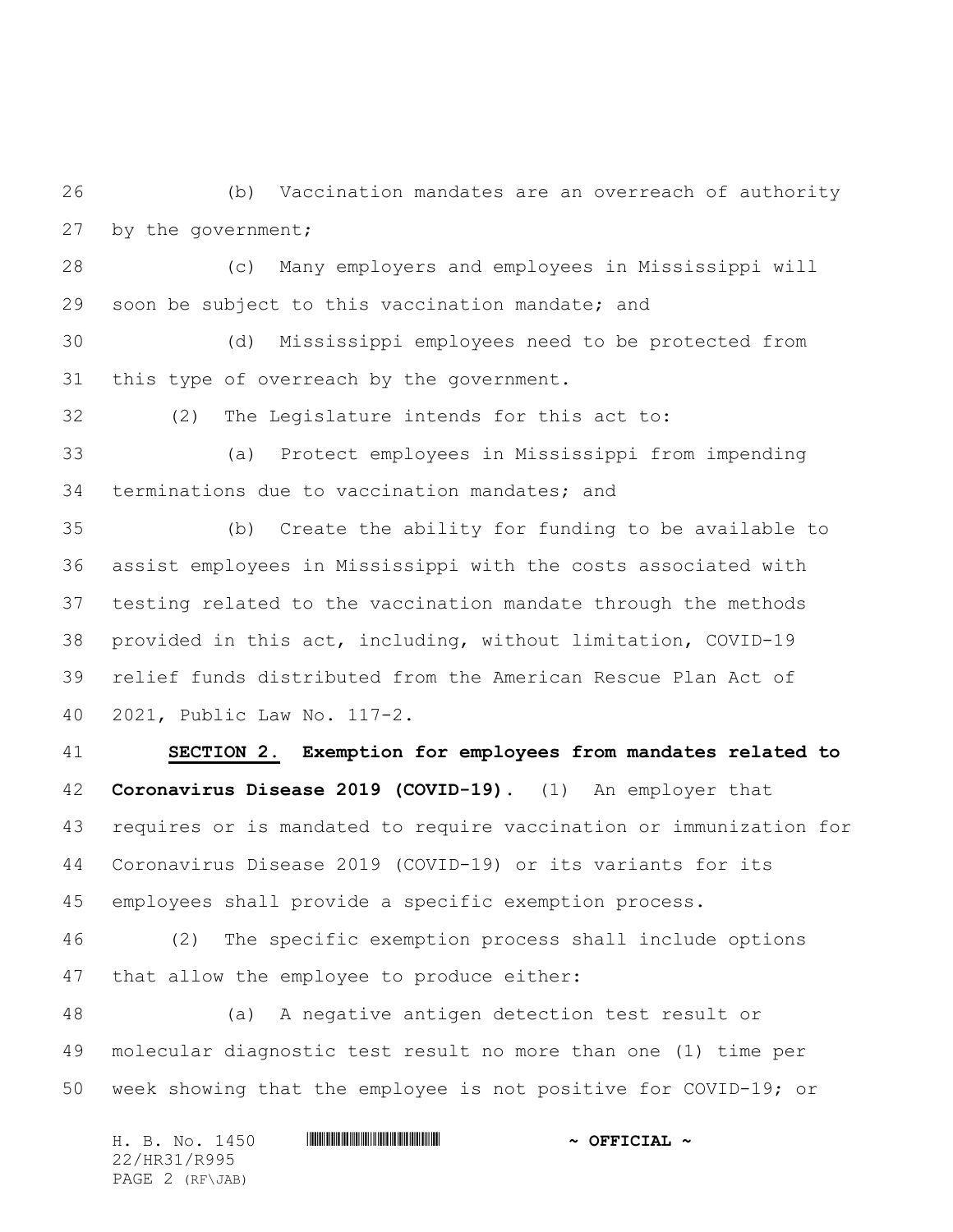(b) Proof of immunity for the virus that causes coronavirus disease 2019 (COVID-19) or its variants, including without limitation the presence of antibodies, T-cell response, or proof of a positive test for COVID-19 or its variants, on a basis of two (2) times per year, not to exceed one (1) time every six (6) months, from a licensed health care provider.

 (3) (a) If multiple proven test processes are available to an employee under subsection (1) of this section, the employee may choose which test to take.

 (b) The employee may provide test results obtained outside of the employer or a licensed healthcare provider if the test meets the guidelines contained within the Policy for Coronavirus Disease-2019 Tests During the Public Health Emergency (Revised) issued by the United States Department of Health and Human Services Food and Drug Administration Center for Devices and Radiological Health.

 (c) (i) The cost of the testing shall be covered by any state or federal funding made available, including without limitation COVID-19 relief funds distributed from the American Rescue Plan Act of 2021, Public Law No. 117-2, if the employee's health benefit plan does not provide coverage for the testing. (ii) If the cost of testing under subparagraph (i) of this paragraph (c) is not available, the cost of the testing

shall be covered by the employee.

H. B. No. 1450 \*HR31/R995\* **~ OFFICIAL ~** 22/HR31/R995 PAGE 3 (RF\JAB)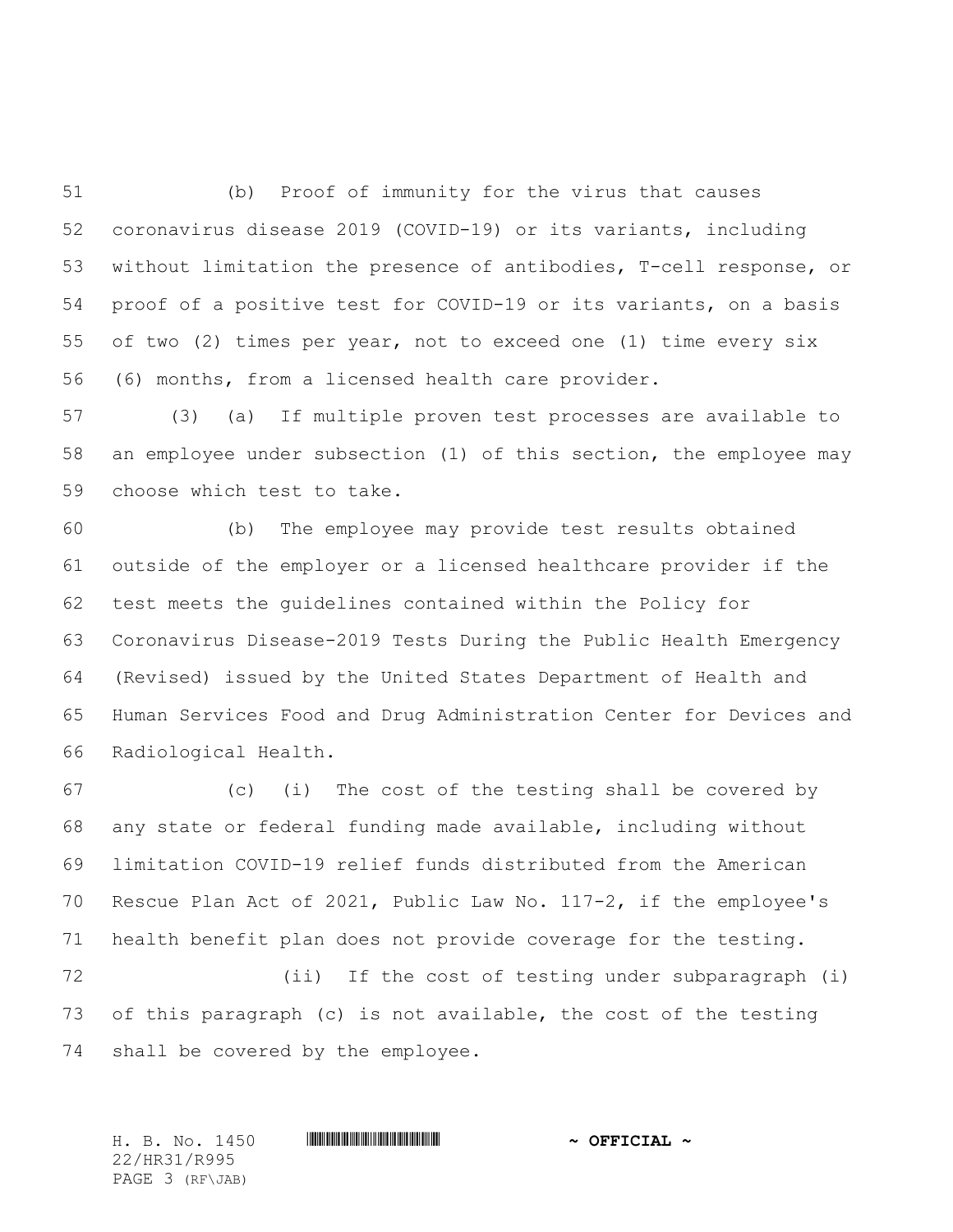(4) An employer shall provide the specific exemption process required under this section in addition to any other exemptions offered by the employer.

 (5) If an employee complies with the requirements of the specific exemption process related to COVID-19 as required by this section, the employee shall not be terminated for mandates related to COVID-19.

 (6) Nothing in this section should be interpreted to modify any other agreements between the employer and employee or to amend or affect the employment-at-will doctrine, whether written or otherwise.

 (7) The Department of Finance and Administration shall establish rules regarding the method of distribution of COVID-19 relief funds from the American Rescue Plan Act of 2021, Public Law 89 No. 117-2, to employees and employers to cover the cost of testing, to include without limitation the:

 (a) Timely distribution of funds to recipients within thirty (30) days;

 (b) Establishment of an option for distribution to an employer that chooses to receive funds for disbursement to employees; and

 (c) Verification and method of authentication of receipts that shall meet legislative auditing requirements, including without limitation the development of forms.

H. B. No. 1450 \*HR31/R995\* **~ OFFICIAL ~** 22/HR31/R995 PAGE 4 (RF\JAB)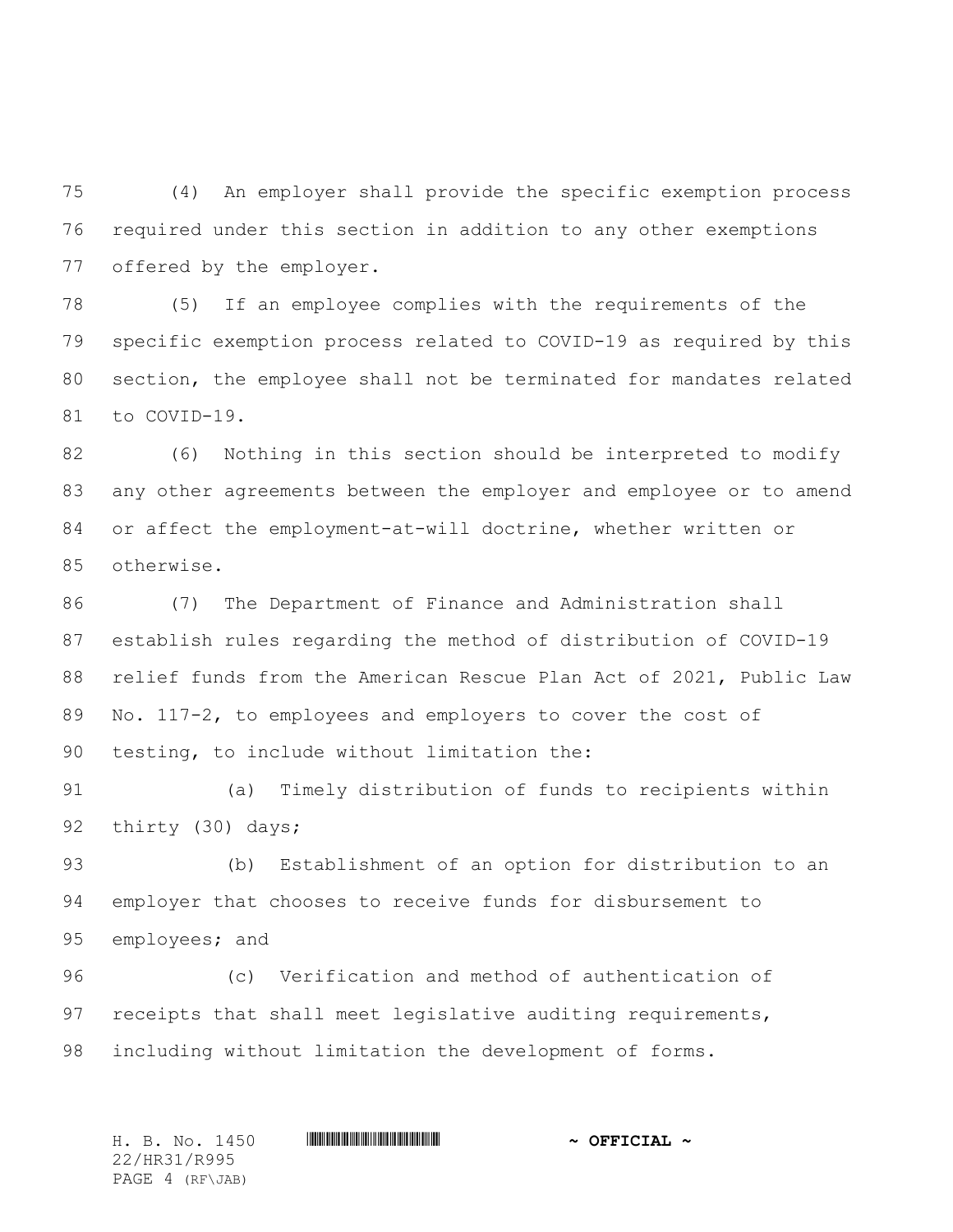(8) The department shall report to the Legislative Budget Office on a monthly basis on the disbursement of funds under this section.

 (9) If an employee is terminated due to the employer's violation of this section, the employee may be eligible for unemployment benefits in addition to any other remedy available to the employee.

 (10) This section shall be repealed on July 31, 2023, unless extended by the Legislature.

 **SECTION 3.** Section 71-5-511, Mississippi Code of 1972, is amended as follows:

 71-5-511. An unemployed individual shall be eligible to receive benefits with respect to any week only if the department finds that:

 (a) (i) He has registered for work at and thereafter has continued to report to the department in accordance with such regulations as the department may prescribe; except that the department may, by regulation, waive or alter either or both of the requirements of this subparagraph as to such types of cases or situations with respect to which it finds that compliance with such requirements would be oppressive or would be inconsistent 120 with the purposes of this chapter; and

 (ii) He participates in reemployment services, 122 such as job search assistance services, if, in accordance with a profiling system established by the department, it has been

| H. B. No. 1450  | $\sim$ OFFICIAL $\sim$ |
|-----------------|------------------------|
| 22/HR31/R995    |                        |
| PAGE 5 (RF\JAB) |                        |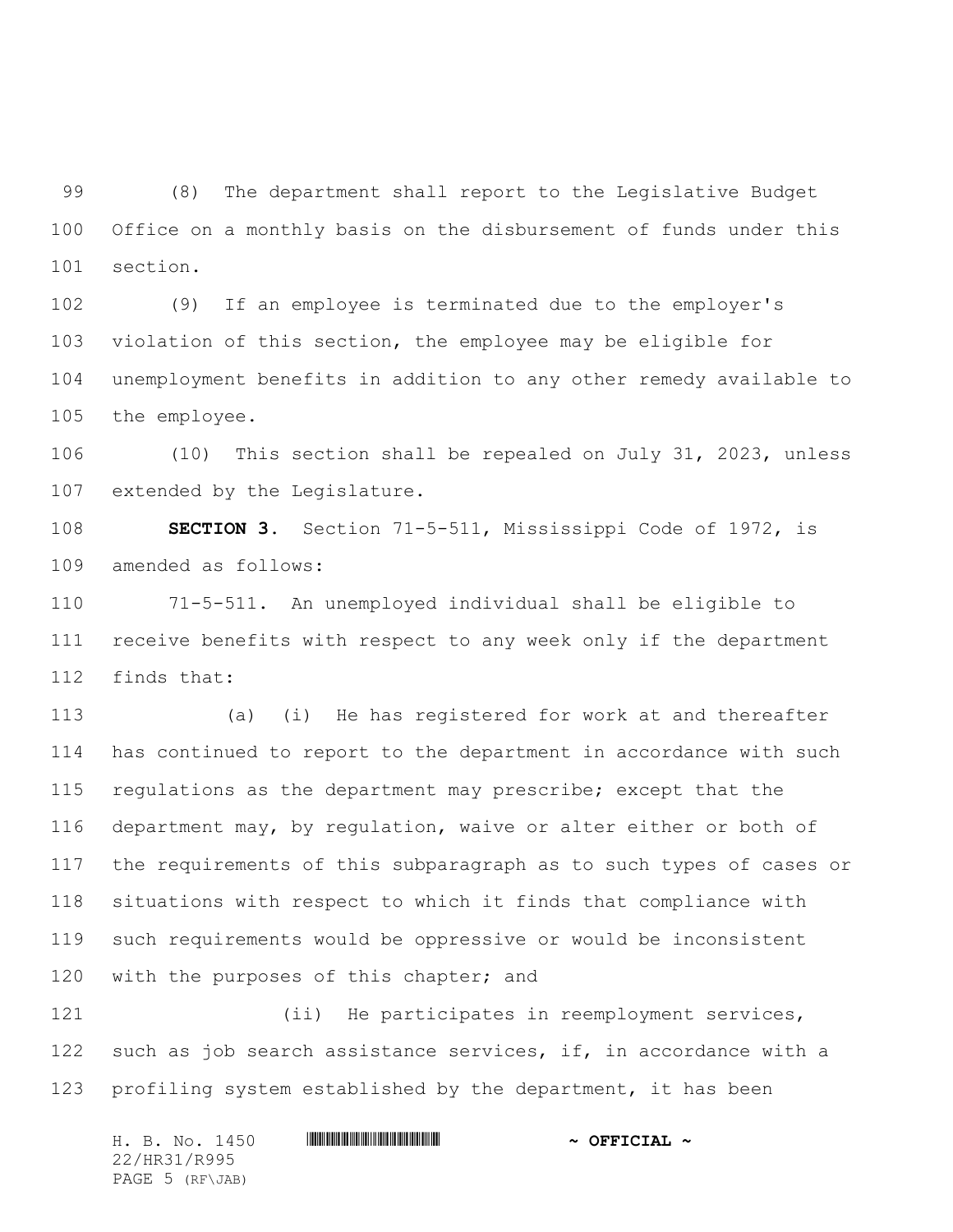determined that he is likely to exhaust regular benefits and needs reemployment services, unless the department determines that: 126 1. The individual has completed such services; or 2. There is justifiable cause for the claimant's failure to participate in such services. (b) He has made a claim for benefits in accordance with the provisions of Section 71-5-515 and in accordance with such regulations as the department may prescribe thereunder. (c) He is able to work, available for work and actively seeking work. (d) He has been unemployed for a waiting period of one (1) week. No week shall be counted as a week of unemployment for the purposes of this paragraph: (i) Unless it occurs within the benefit year which includes the week with respect to which he claims payment of benefits; (ii) If benefits have been paid with respect thereto; (iii) Unless the individual was eligible for benefits with respect thereto, as provided in Sections 71-5-511 and 71-5-513, except for the requirements of this paragraph. (e) For weeks beginning on or before July 1, 1982, he has, during his base period, been paid wages for insured work equal to not less than thirty-six (36) times his weekly benefit

|                 |  | H. B. No. 1450 |  | $\sim$ OFFICIAL $\sim$ |
|-----------------|--|----------------|--|------------------------|
| 22/HR31/R995    |  |                |  |                        |
| PAGE 6 (RF\JAB) |  |                |  |                        |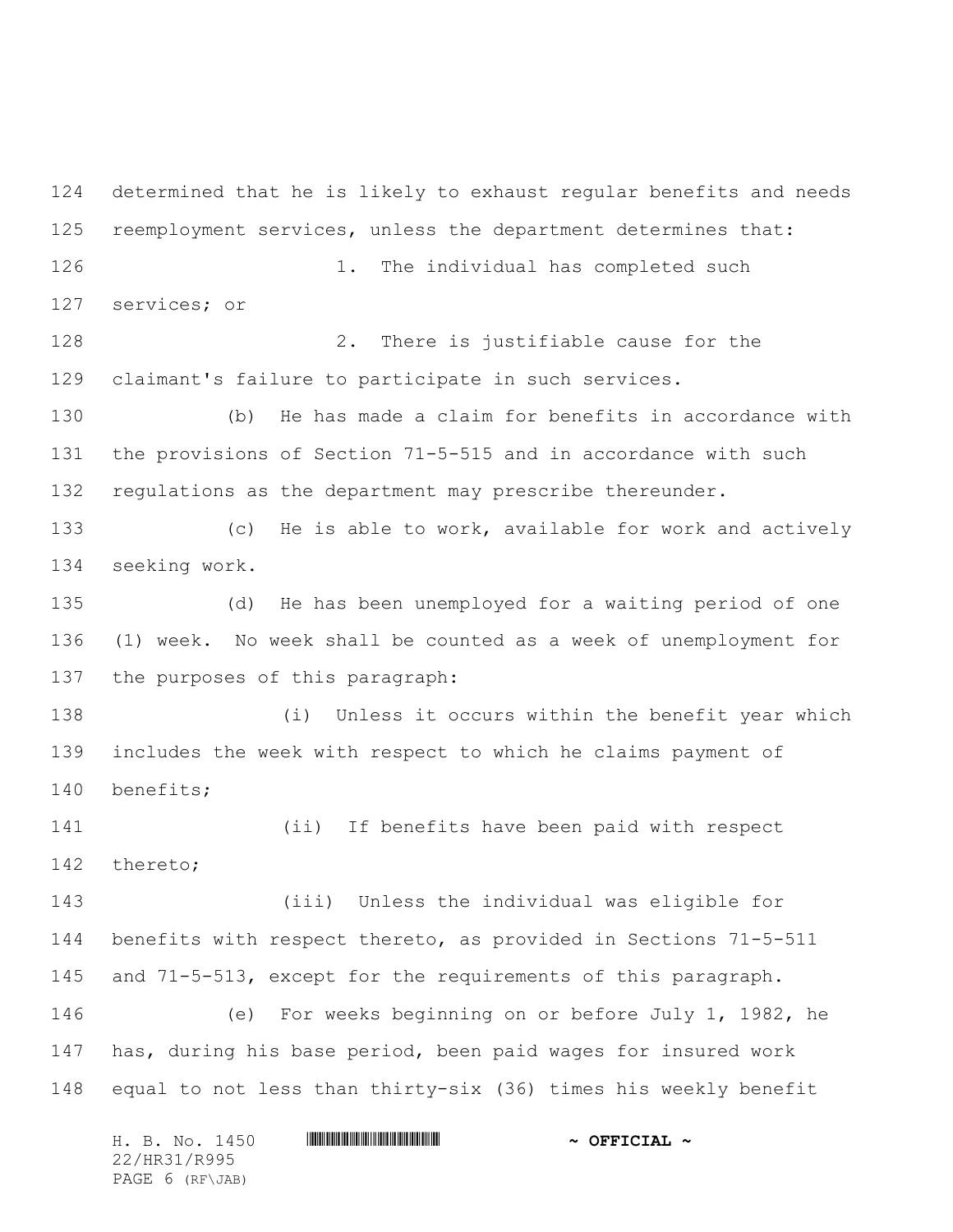amount; he has been paid wages for insured work during at least two (2) quarters of his base period; and he has, during that quarter of his base period in which his total wages were highest, been paid wages for insured work equal to not less than sixteen (16) times the minimum weekly benefit amount. For benefit years beginning after July 1, 1982, he has, during his base period, been paid wages for insured work equal to not less than forty (40) times his weekly benefit amount; he has been paid wages for insured work during at least two (2) quarters of his base period, and he has, during that quarter of his base period in which his total wages were highest, been paid wages for insured work equal to not less than twenty-six (26) times the minimum weekly benefit amount. For purposes of this paragraph, wages shall be counted as "wages for insured work" for benefit purposes with respect to any benefit year only if such benefit year begins subsequent to the date on which the employing unit by which such wages were paid has satisfied the conditions of Section 71-5-11, subsection H, or Section 71-5-361, subsection (3), with respect to becoming an employer.

 (f) No individual may receive benefits in a benefit year unless, subsequent to the beginning of the next preceding benefit year during which he received benefits, he performed service in "employment" as defined in Section 71-5-11, subsection I, and earned remuneration for such service in an amount equal to

22/HR31/R995 PAGE 7 (RF\JAB)

H. B. No. 1450 \*HR31/R995\* **~ OFFICIAL ~**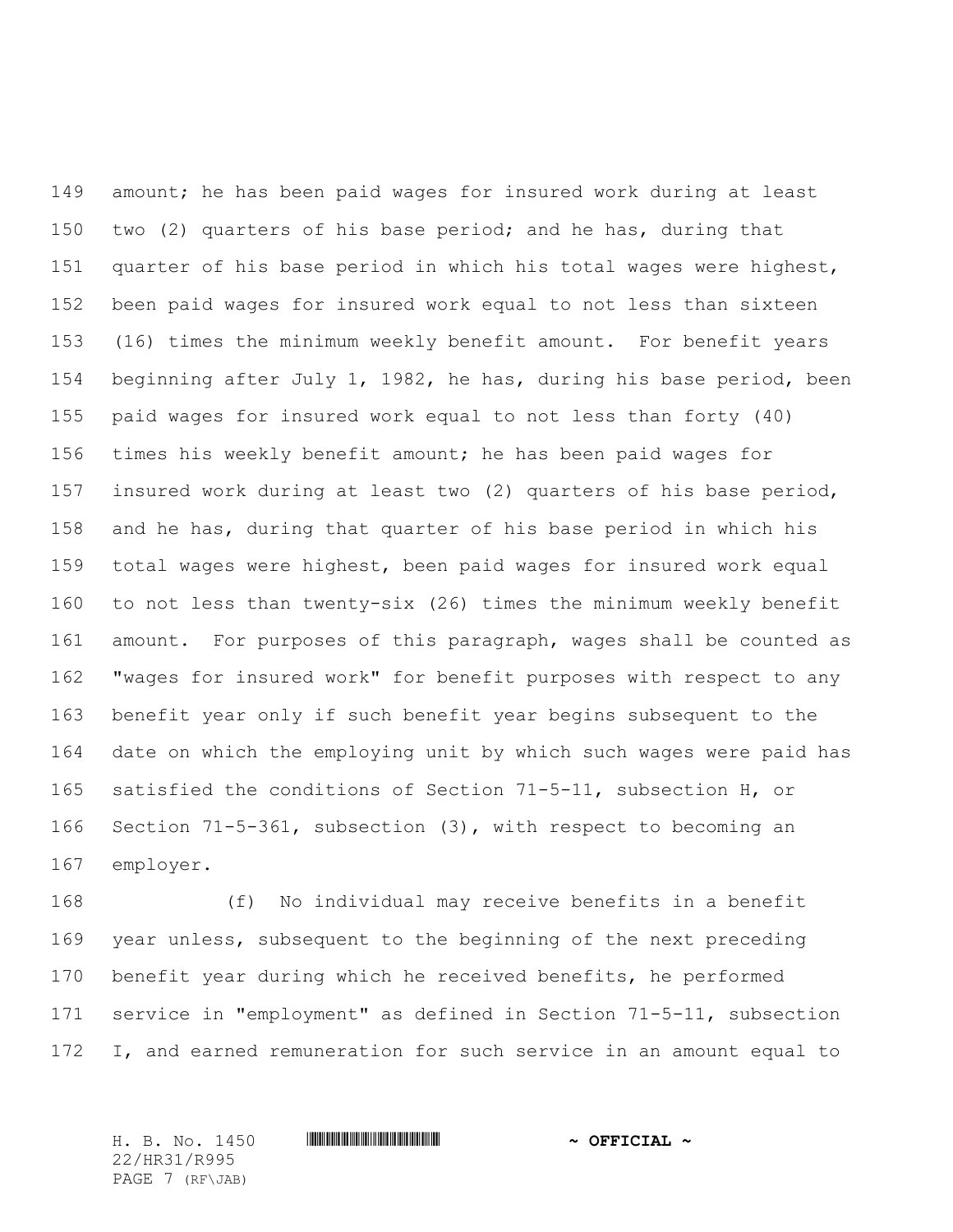not less than eight (8) times his weekly benefit amount applicable to his next preceding benefit year.

 (g) Benefits based on service in employment defined in Section 71-5-11, subsection I(3) and I(4), and Section 71-5-361, subsection (4) shall be payable in the same amount, on the same 178 terms, and subject to the same conditions as compensation payable 179 on the basis of other service subject to this chapter, except that benefits based on service in an instructional, research or principal administrative capacity in an institution of higher learning (as defined in Section 71-5-11, subsection N) with respect to service performed prior to January 1, 1978, shall not be paid to an individual for any week of unemployment which begins during the period between two (2) successive academic years, or during a similar period between two (2) regular terms, whether or not successive, or during a period of paid sabbatical leave provided for in the individual's contract, if the individual has a contract or contracts to perform services in any such capacity for any institution or institutions of higher learning for both such academic years or both such terms.

 (h) Benefits based on service in employment defined in Section 71-5-11, subsection I(3) and I(4), shall be payable in the same amount, on the same terms and subject to the same conditions as compensation payable on the basis of other service subject to this chapter, except that:

22/HR31/R995 PAGE 8 (RF\JAB)

H. B. No. 1450 \*HR31/R995\* **~ OFFICIAL ~**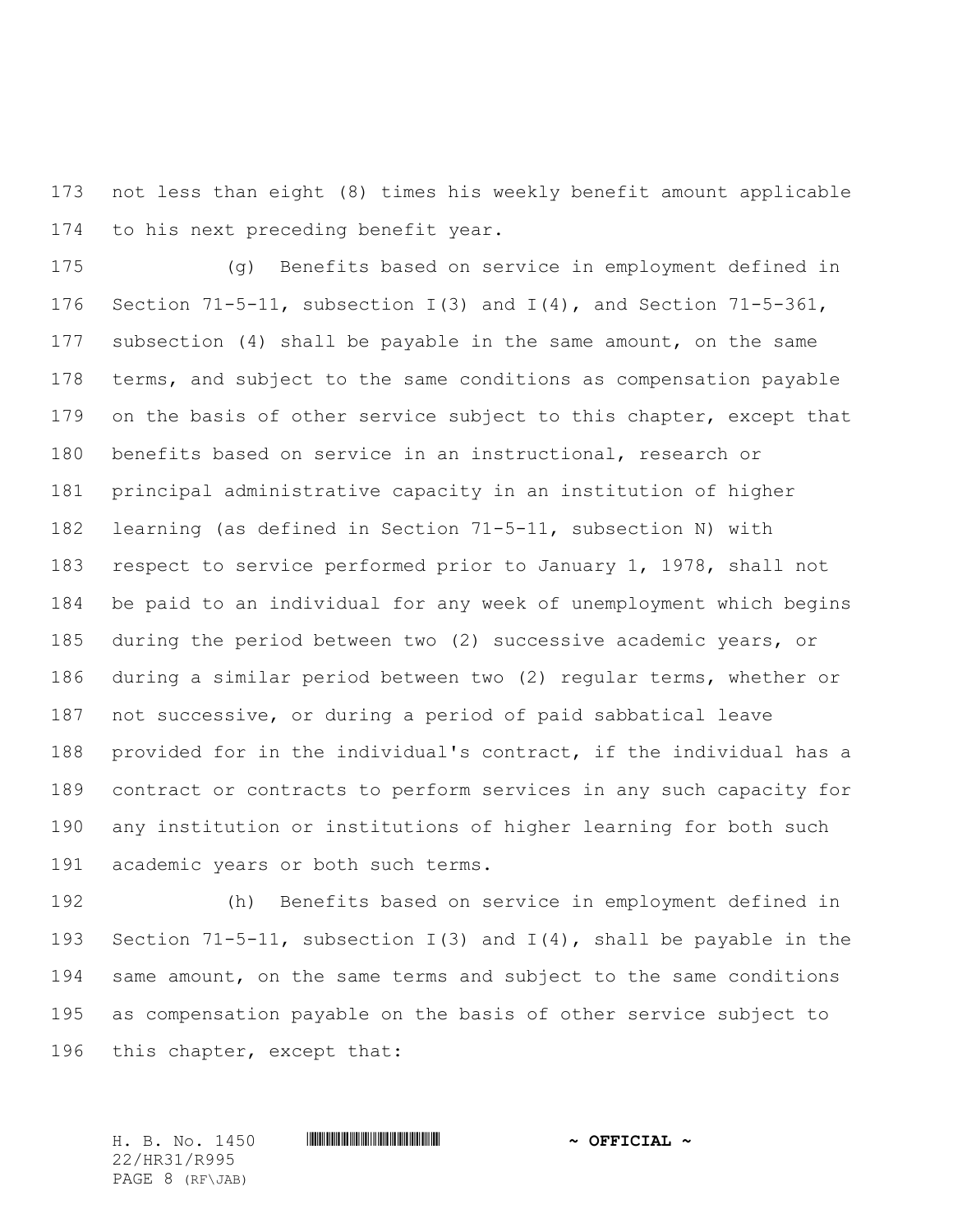(i) With respect to service performed in an instructional, research or principal administrative capacity for an educational institution, benefits shall not be paid based on such services for any week of unemployment commencing during the period between two (2) successive academic years, or during a similar period between two (2) regular but not successive terms, or during a period of paid sabbatical leave provided for in the individual's contract, to any individual, if such individual performs such services in the first of such academic years or terms and if there is a contract or a reasonable assurance that such individual will perform services in any such capacity for any educational institution in the second of such academic years or terms, and provided that paragraph (g) of this section shall apply with respect to such services prior to January 1, 1978. In no event shall benefits be paid unless the individual employee was terminated by the employer.

 (ii) With respect to services performed in any other capacity for an educational institution, benefits shall not be paid on the basis of such services to any individual for any week which commences during a period between two (2) successive academic years or terms, if such individual performs such services in the first of such academic years or terms and there is a reasonable assurance that such individual will perform such services in the second of such academic years or terms, except that if compensation is denied to any individual under this

H. B. No. 1450 **. HURIGH SEPTIME AND A SEPTICIAL ~** 22/HR31/R995 PAGE 9 (RF\JAB)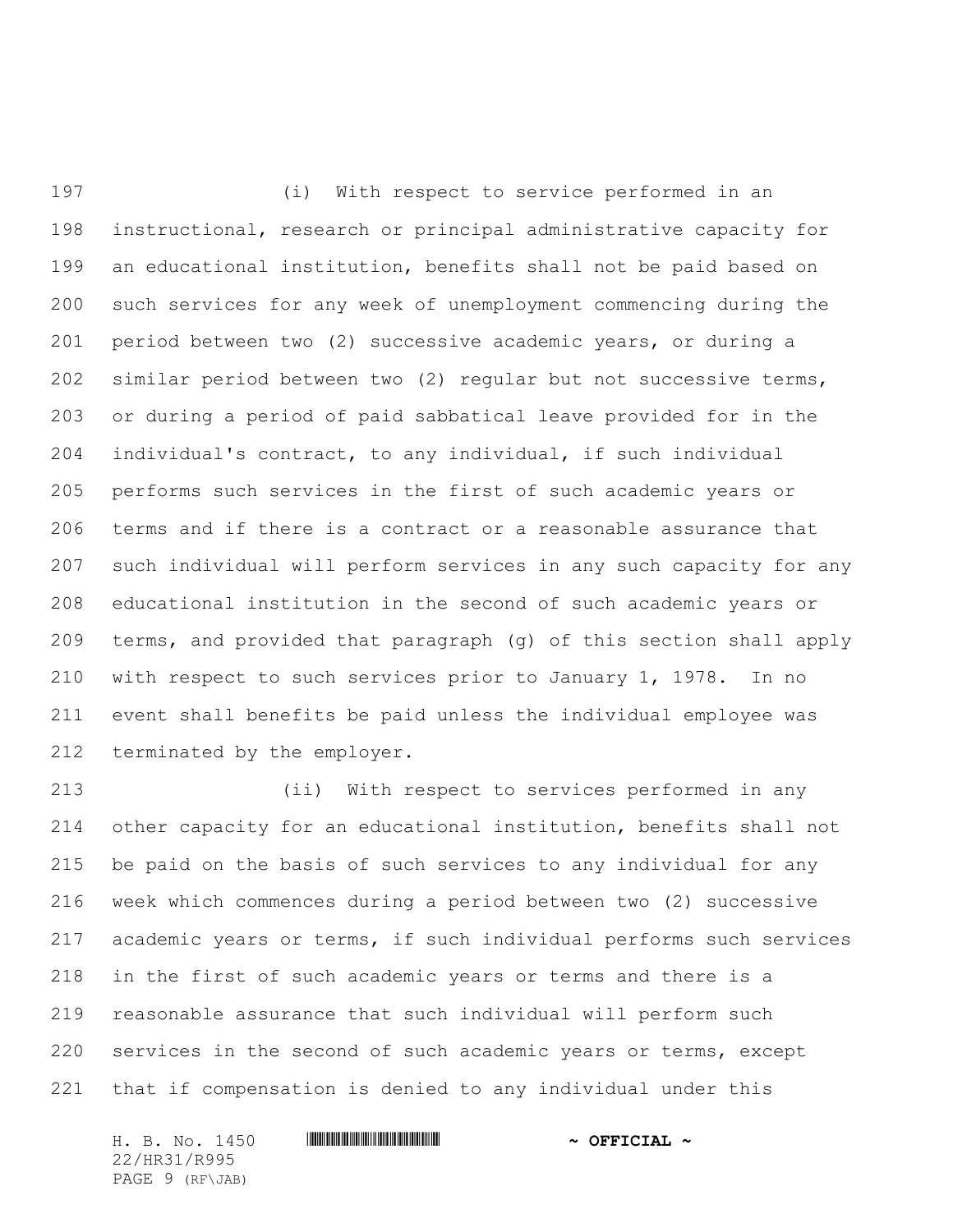subparagraph and such individual was not offered an opportunity to perform such services for the educational institution for the second of such academic years or terms, such individual shall be entitled to a retroactive payment of compensation for each week for which the individual filed a timely claim for compensation and for which compensation was denied solely by reason of this clause. In no event shall benefits be paid unless the individual employee was terminated by the employer.

 (iii) With respect to services described in subparagraphs (i) and (ii) of this paragraph (h), benefits shall not be payable on the basis of services in any such capacities to any individual for any week which commences during an established and customary vacation period or holiday recess if such individual performs such services in the first of such academic years or terms, or in the period immediately before such vacation period or holiday recess, and there is a reasonable assurance that such individual will perform such services in the period immediately following such vacation period or holiday recess.

 (iv) With respect to any services described in subparagraphs (i) and (ii) of this paragraph (h), benefits shall not be payable on the basis of services in any such capacities as specified in subparagraphs (i), (ii) and (iii) of this paragraph (h) to any individual who performed such services in an educational institution while in the employ of an educational service agency. For purposes of this paragraph, the term

H. B. No. 1450 **. HURIGH SEPTIME AND A SEPTICIAL ~** 22/HR31/R995 PAGE 10 (RF\JAB)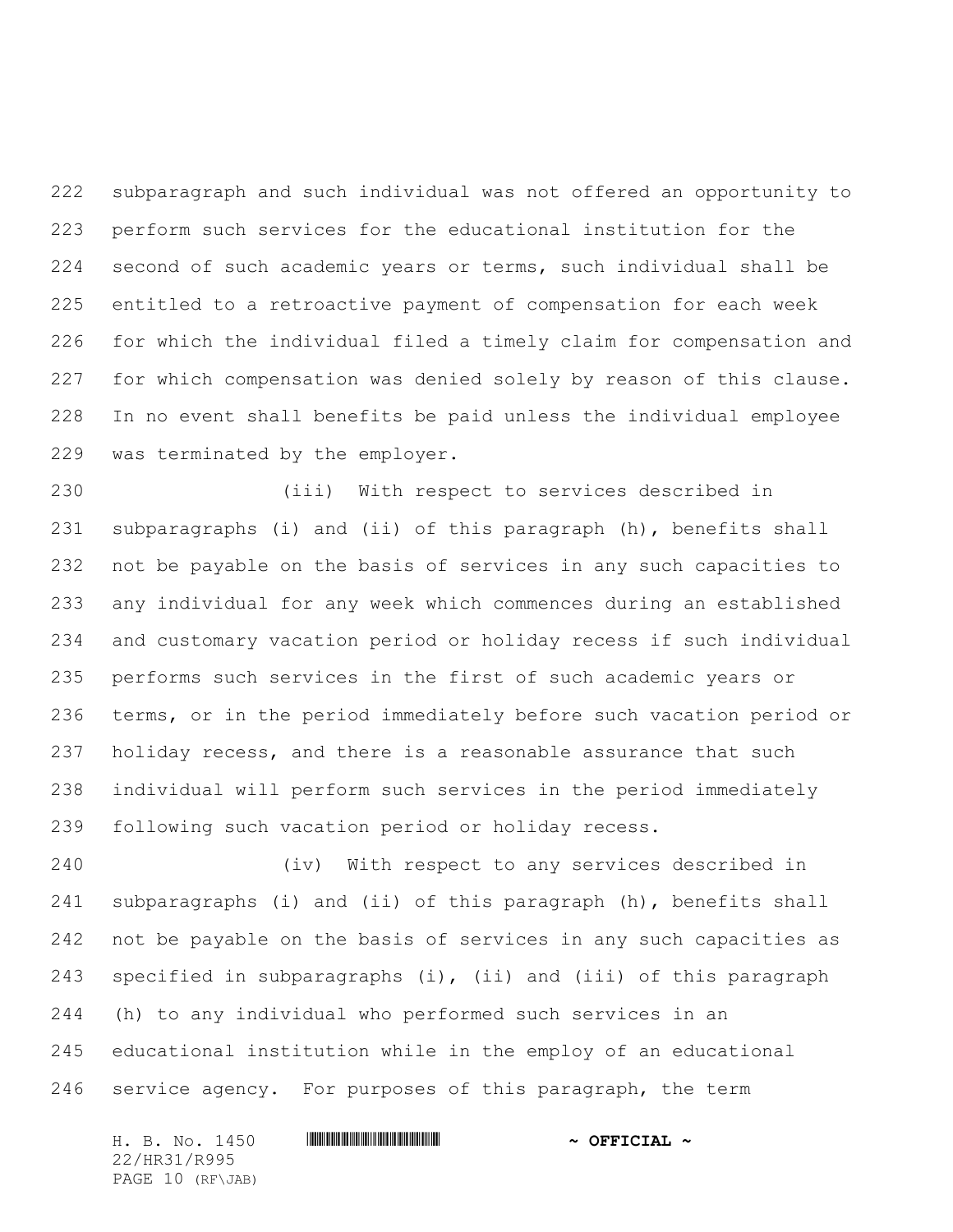"educational service agency" means a governmental agency or governmental entity which is established and operated exclusively for the purpose of providing such services to one or more educational institutions.

 (v) With respect to services to which Sections 71-5-357 and 71-5-359 apply, if such services are provided to or on behalf of an educational institution, benefits shall not be payable under the same circumstances and subject to the same terms 255 and conditions as described in subparagraphs (i), (ii), (iii) and (iv) of this paragraph (h).

 (i) Subsequent to December 31, 1977, benefits shall not be paid to any individual on the basis of any services substantially all of which consist of participating in sports or athletic events or training or preparing to so participate, for any week which commences during the period between two (2) successive sports seasons (or similar periods) if such individual performs such services in the first of such seasons (or similar periods) and there is a reasonable assurance that such individual will perform such services in the later of such seasons (or similar periods).

 (j) (i) Subsequent to December 31, 1977, benefits shall not be payable on the basis of services performed by an alien, unless such alien is an individual who was lawfully admitted for permanent residence at the time such services were performed, was lawfully present for purposes of performing such

H. B. No. 1450 **. HURIGHE SEE ALL ASSESSED ASSESSED A** 22/HR31/R995 PAGE 11 (RF\JAB)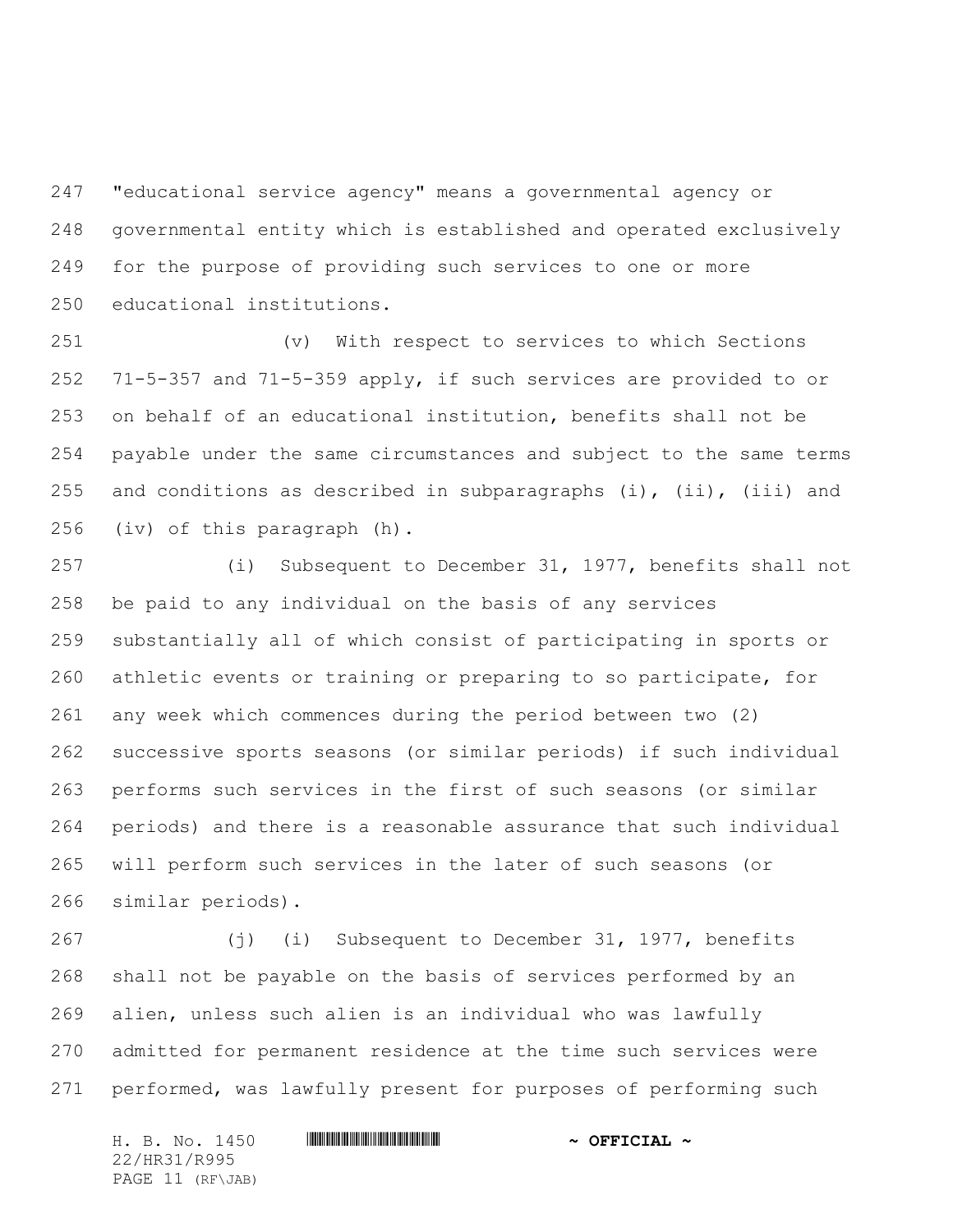services, or was permanently residing in the United States under color of law at the time such services were performed (including an alien who was lawfully present in the United States as a result of the application of the provisions of Section 203(a)(7) or Section 212(d)(5) of the Immigration and Nationality Act).

 (ii) Any data or information required of individuals applying for benefits to determine whether benefits are not payable to them because of their alien status shall be uniformly required from all applicants for benefits.

 (iii) In the case of an individual whose application for benefits would otherwise be approved, no determination that benefits to such individual are not payable because of his alien status shall be made, except upon a preponderance of the evidence.

 (k) An individual shall be deemed prima facie unavailable for work, and therefore ineligible to receive benefits, during any period which, with respect to his employment status, is found by the department to be a holiday or vacation period.

 (l) A temporary employee of a temporary help firm is considered to have left the employee's last work voluntarily without good cause connected with the work if the temporary employee does not contact the temporary help firm for reassignment on completion of an assignment. A temporary employee is not considered to have left work voluntarily without good cause

H. B. No. 1450 **. HURIGHE SEE ALL ASSESSED ASSESSED A** 22/HR31/R995 PAGE 12 (RF\JAB)